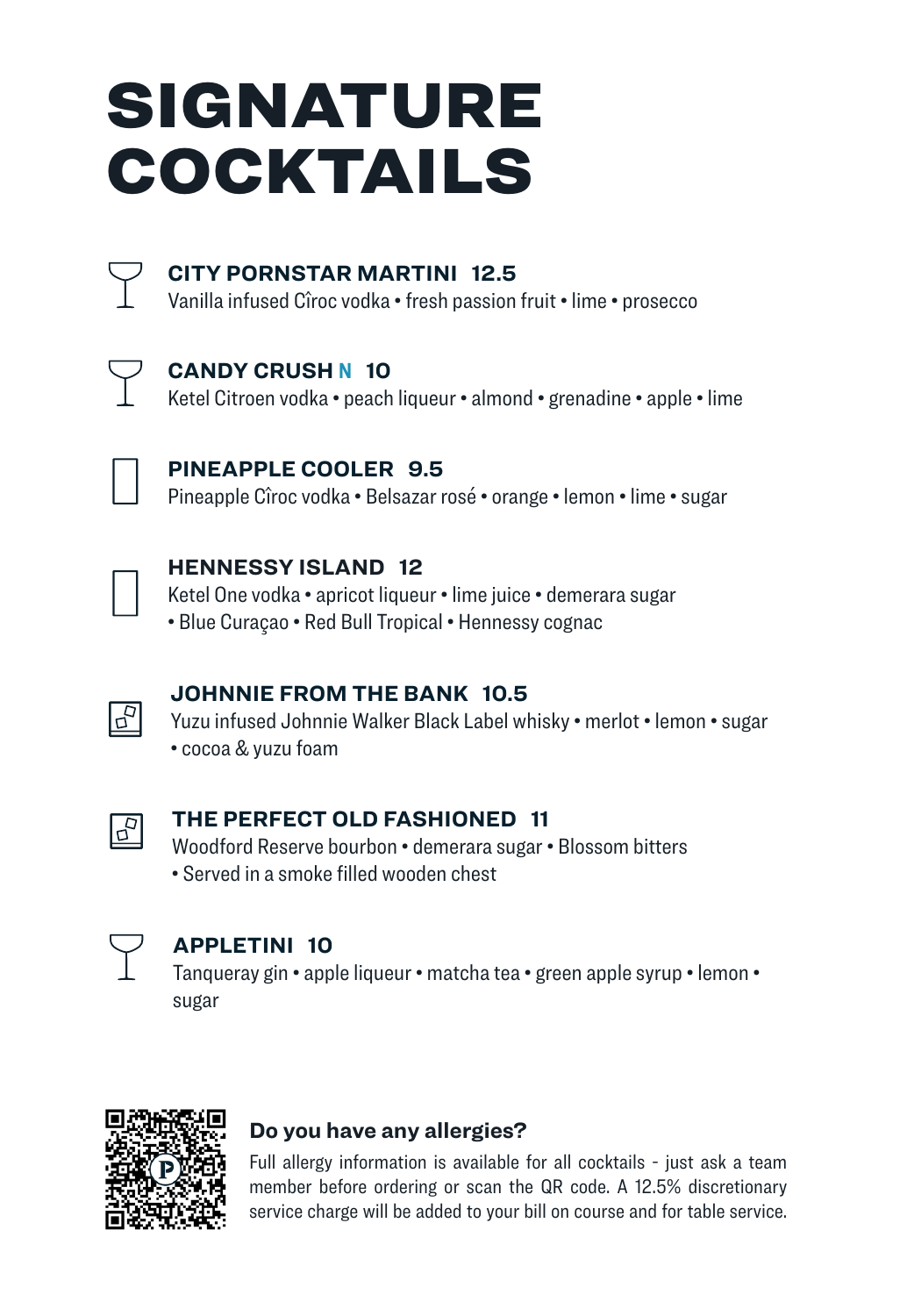

#### **TUTTI FRUTTI 14**

Tanqueray No. Ten gin • Casamigos tequila • Cîroc vodka • Pisco • Melonade liqueur • lychee liqueur • bergamot • lemonade • prosecco



#### **PUTTSHACK DELIGHT 9**

Tanqueray Blackcurrant Royale gin • rose & coconut syrup • lemon • sugar

#### **SPICED PINEAPPLE MEZCAL MARGARITA 13**

Casamigos mezcal • Tapatio tequila • Ancho Reyes Verde liqueur • pineapple syrup • pineapple & lime juice • jalapeño popsicle • black salt • candied pineapple crisp



 $\sqrt{5}$ 

#### **SPILL THE TEE 13.5**

Tapatio tequila • matcha tea • demerara sugar • lemon • prosecco



 $\mathbb{F}$ 

#### **RUM PUNCH N 14**

Pampero White rum • Myers's rum • Wray & Nephew rum • Melonade liqueur • Plantation OFTD rum • almond • grenadine • lime • pineapple • orange bitters

#### **PUTTSHACK PAINKILLER 13**

Pusser's British Navy rum • Zacapa 23 rum • Sailor Jerry spiced rum • lime & pineapple juice • coconut syrup • Angostura bitters

## COCKTAIL SHOTS

Just as good as our cocktails, only smaller. They even come in a pair!



#### **APPLE SOUR 6**

Apple liqueur • lemon • apple syrup



#### **DULCHE & BANANA 6.5**

Plantation Original Dark rum • banana liqueur • Mozart Dark Chocolate liqueur • lime • sugar



#### **UNCLE WRAY 6.5**

Wray & Nephew rum • triple sec • lime • sugar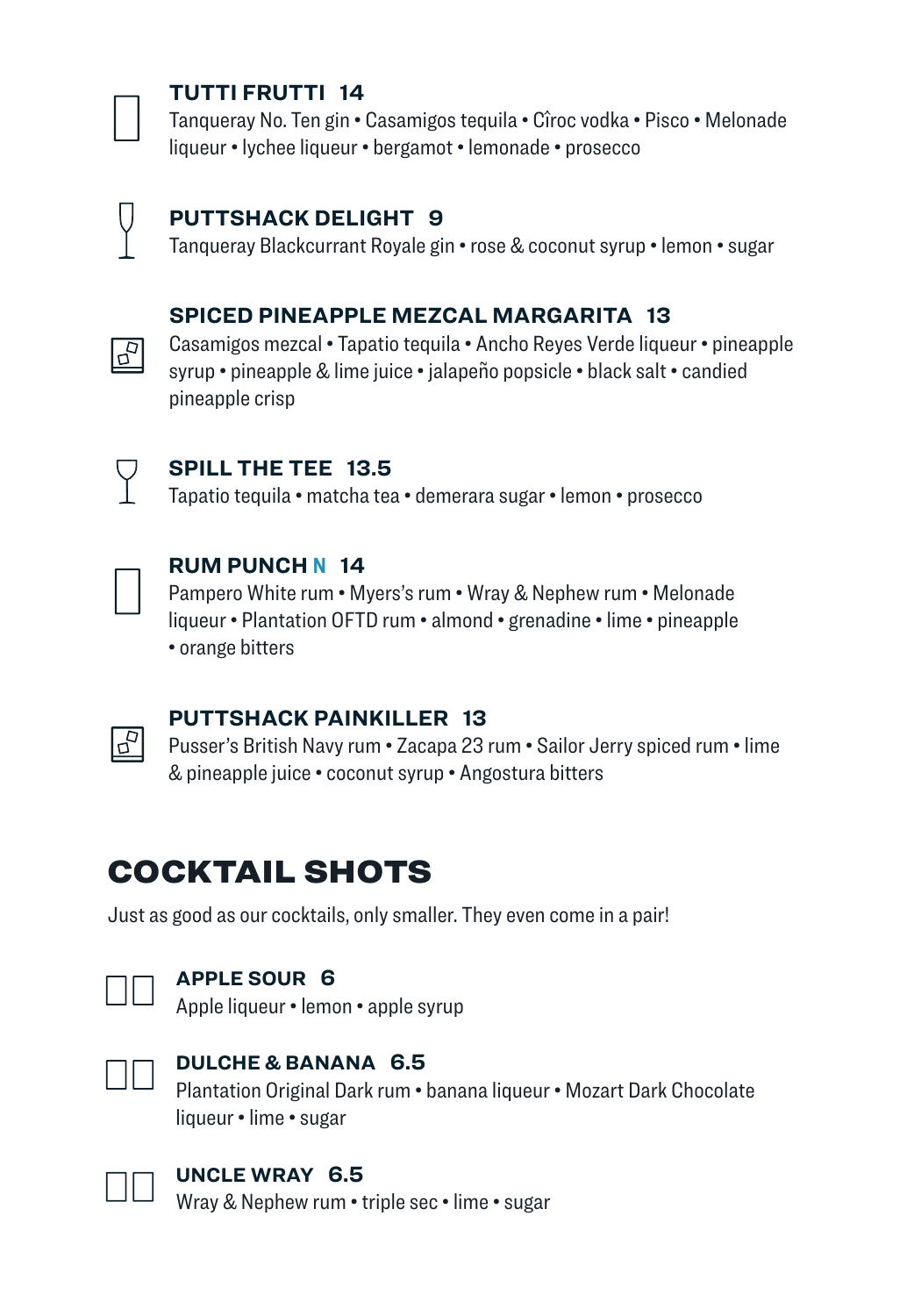## MOCKTAILS

At Puttshack, our mocktails are far from an afterthought. Created with as much care and passion as our alcoholic options, these cocktails taste as good as the real thing.



**RASPBERRY NO MARTINI** 145 kcal **7.5**

Seedlip Garden 108 • raspberry purée • lime • sugar



**NOT AMARETTO SOUR** 82 kcal **7** Lyre's Amaretti • lemon • sugar • bitters



**MATCHA & APPLE SPRITZ** 83 kcal **8.5** Seedlip Spice 94 • apple & matcha syrup • sparkling elderflower



**STRYKK THE FRUITS** 158 kcal **7.5** Strykk Not Gin • blueberry purée • passion fruit • grapefruit • sugar



**CUCUMBER COOLER** 98 kcal **7.5** Earl Grey tea infused Strykk Not Gin • lime • cucumber

## NON-ALCOHOLIC SPIRITS

Our non alcoholic spirits are served with a standard mixer. We serve double measures as standard so just let us know if you'd prefer a single.

| Served with Fever-Tree Mediterranean tonic water and dehydrated lime. |  |
|-----------------------------------------------------------------------|--|

| P.<br>$\sim$<br>$\sim$ $\sim$ $\sim$ $\sim$ $\sim$ $\sim$ |  |
|-----------------------------------------------------------|--|
|-----------------------------------------------------------|--|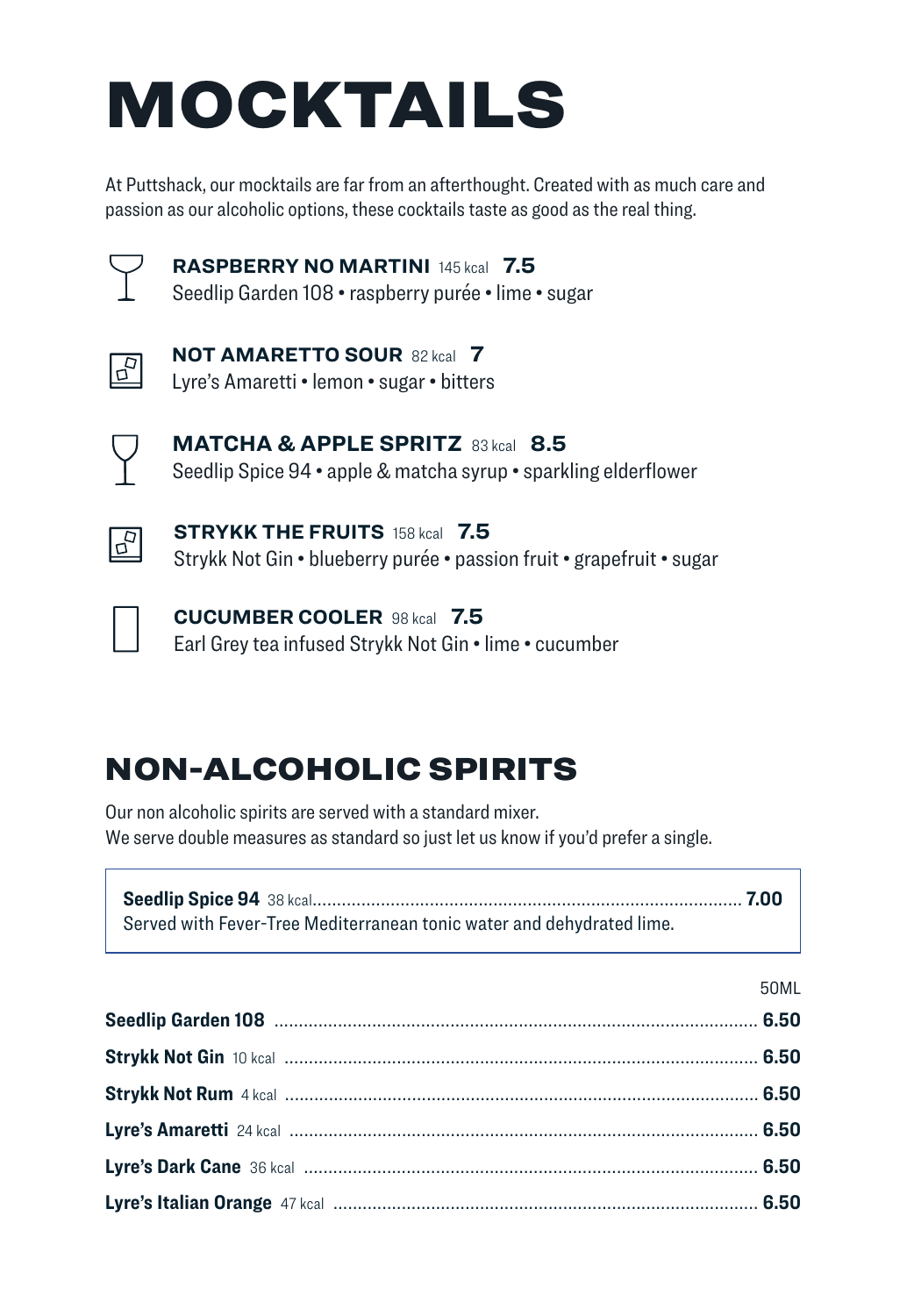# **BEER & CIDER**

## **BEER BUCKETS**

Grab a bucket of 6 x 330ml ice cold beers for your group with a choice of:

## **BOTTLED BEER**

330MI

**PINT** 

## **DRAUGHT BEER & CIDER**

## **CRAFT BEER**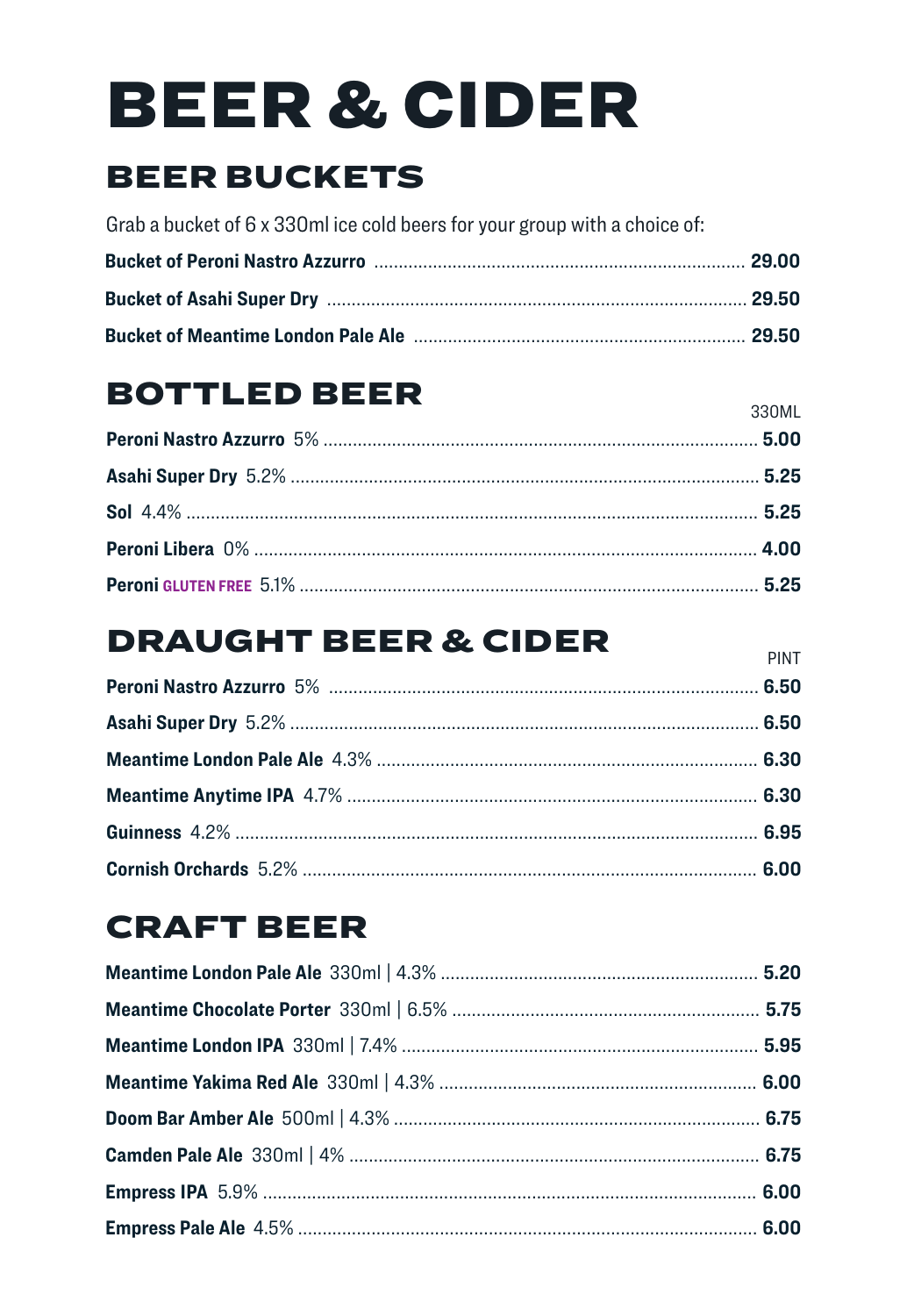## WINE & SPARKLING

## RED WINE

|                                                                                 | 175ML | 500ML     | <b>BOTTLE</b> |
|---------------------------------------------------------------------------------|-------|-----------|---------------|
| Spain                                                                           |       | 17.50     | 26.00         |
| <b>Montepulciano d'Abruzzo</b><br>Italy                                         |       | 23.00     | 32.00         |
| Chile                                                                           |       | 26.00     | 35.00         |
| New Zealand                                                                     |       | 33.00     | 46.00         |
| Catena Appellation Vista Flores Malbec 13.5%  13.00<br>Argentina                |       | 35.00     | 49.00         |
| Spain                                                                           |       | 35.00     | 47.00         |
| France                                                                          |       | 38.00     | 52.00         |
| Journey's End Single Vineyard Cabernet Sauvignon 14.5%  • • • •<br>South Africa |       |           | 45.00         |
| Spain                                                                           |       | $\bullet$ | 45.00         |
| <b>USA</b>                                                                      |       |           | 50.00         |
| France                                                                          |       | $\bullet$ | 59.00         |
| <b>USA</b>                                                                      |       |           | 65.00         |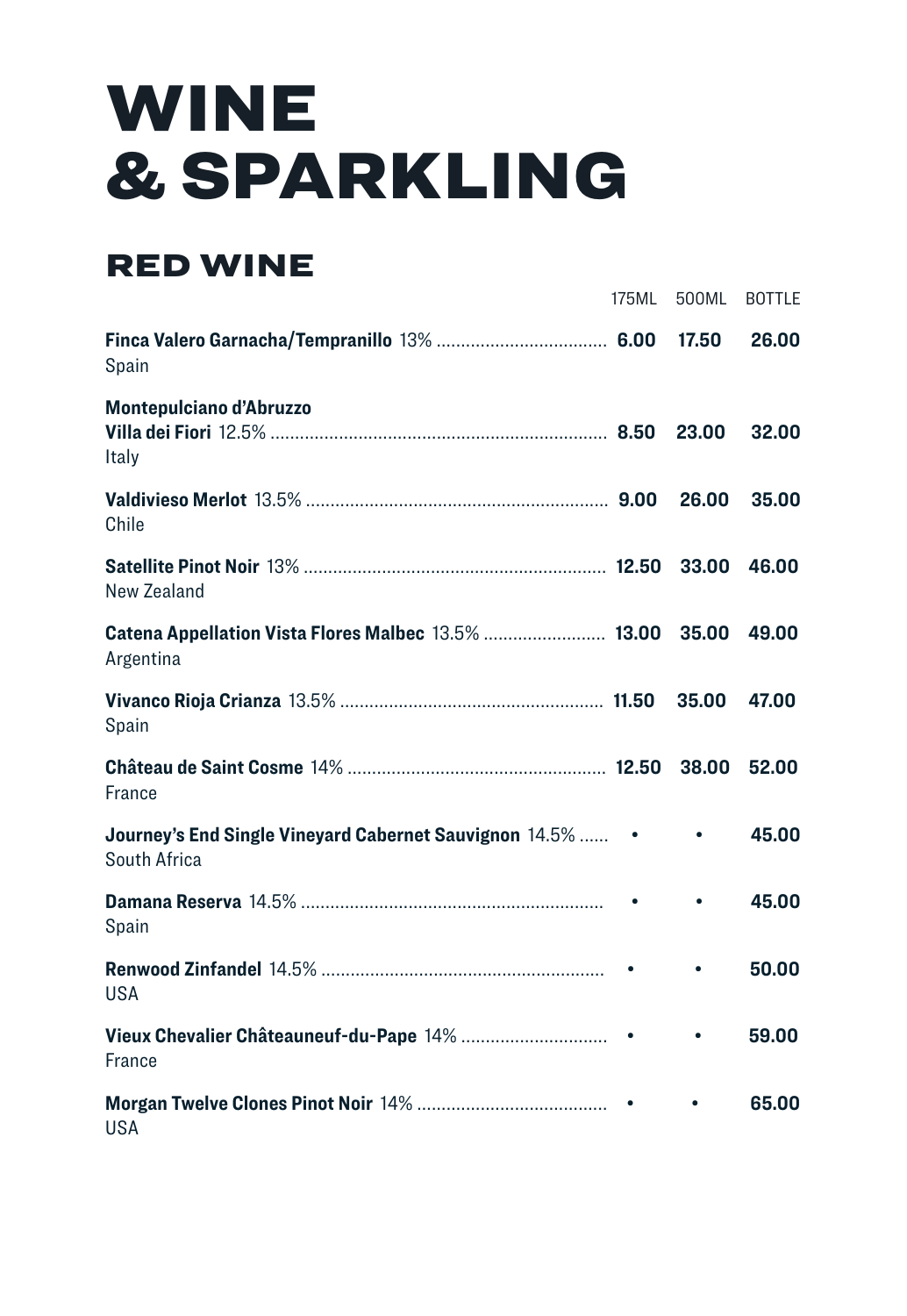## WHITE WINE

|              | 175ML | 500ML     | <b>BOTTLE</b> |
|--------------|-------|-----------|---------------|
| Spain        |       | 17.50     | 26.00         |
| Italy        |       | 21.00     | 30.00         |
| France       |       | 25.00     | 35.00         |
| Spain        |       | 26.00     | 35,00         |
| South Africa |       | 27.00     | 37.00         |
| New Zealand  |       | 29.00     | 41.00         |
| Spain        |       | $\bullet$ | .38.00        |
| Chile        |       | $\bullet$ | 45.00         |
| Austria      |       | $\bullet$ | 49.00         |
| Italy        |       |           | 52.00         |
| <b>USA</b>   |       |           | 80.00         |

## ROSÉ WINE

|           | 175ML 500ML BOTTLE |       |
|-----------|--------------------|-------|
| Italy     |                    | 28.50 |
| Argentina |                    | 35.00 |
| France    |                    | 50.00 |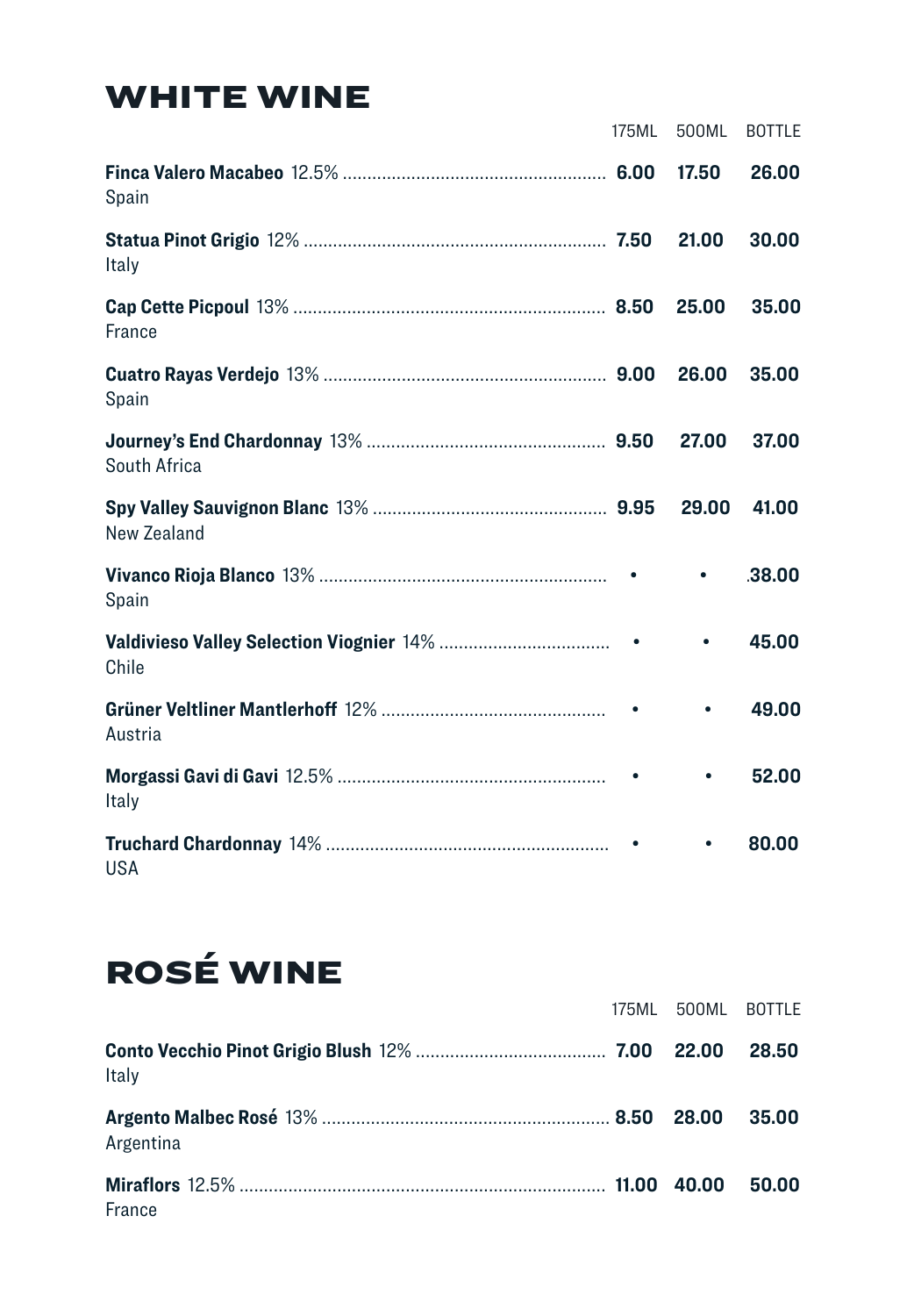## **SPARKLING**

|         | 125ML | <b>BOTTLE</b> |
|---------|-------|---------------|
| Italy   |       | 27.00         |
| Italy   |       | 34.00         |
| Italy   |       | 49.00         |
| England |       | 65.00         |

## **CHAMPAGNE**

|        |           | 125ML BOTTLE |
|--------|-----------|--------------|
| France |           | 95.00        |
| France |           | 98.00        |
| France |           | 95.00        |
| France |           | 105.00       |
| France |           | 135.00       |
| France |           | 125.00       |
| France | $\bullet$ | 390.00       |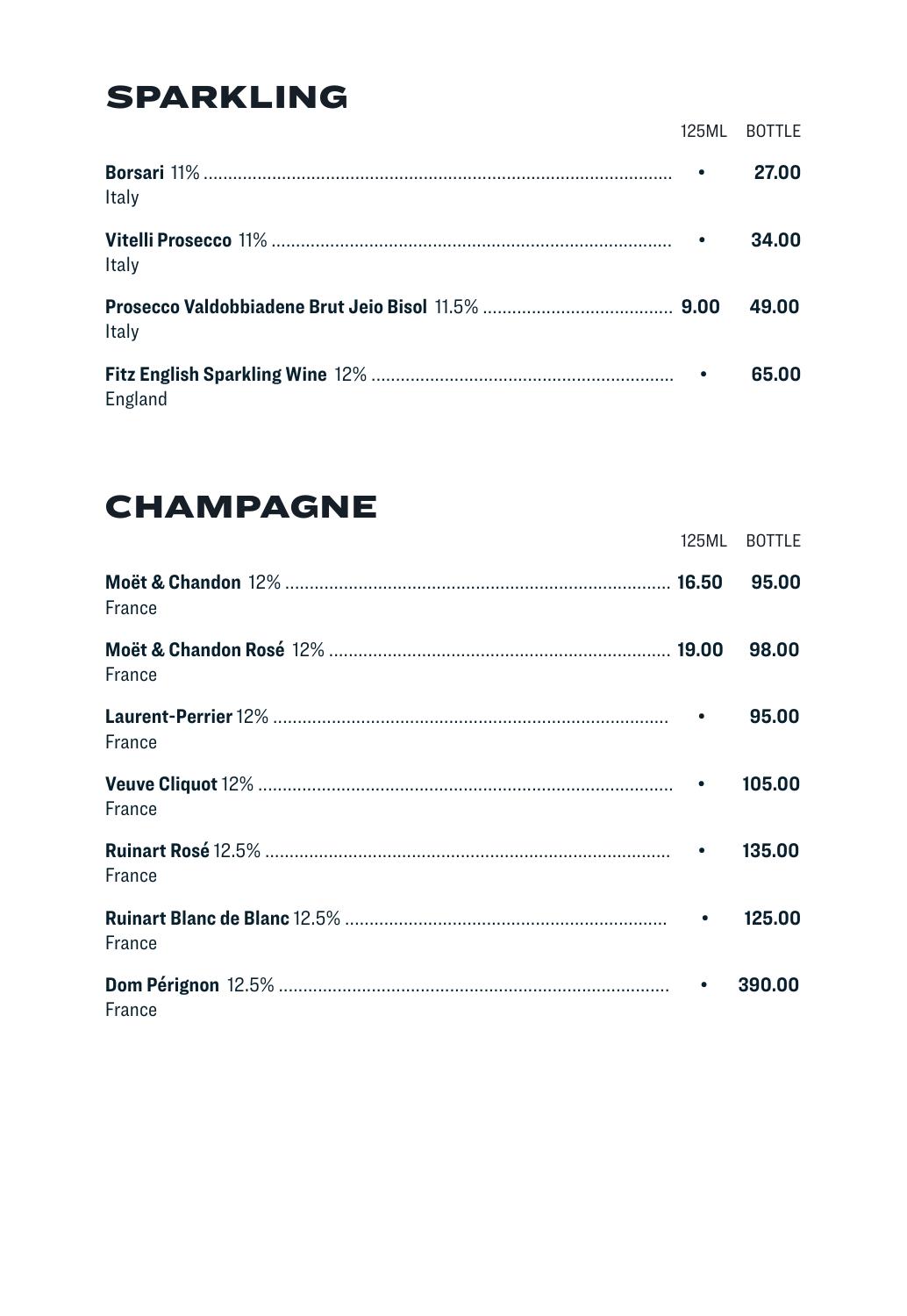## **SPIRIT SELECTION**

All spirits on this page include a standard mixer. We serve double measures as standard so just let us know if you'd prefer a single.

## **VODKA**

#### GIN

50ML

## **RUM**

**50ML**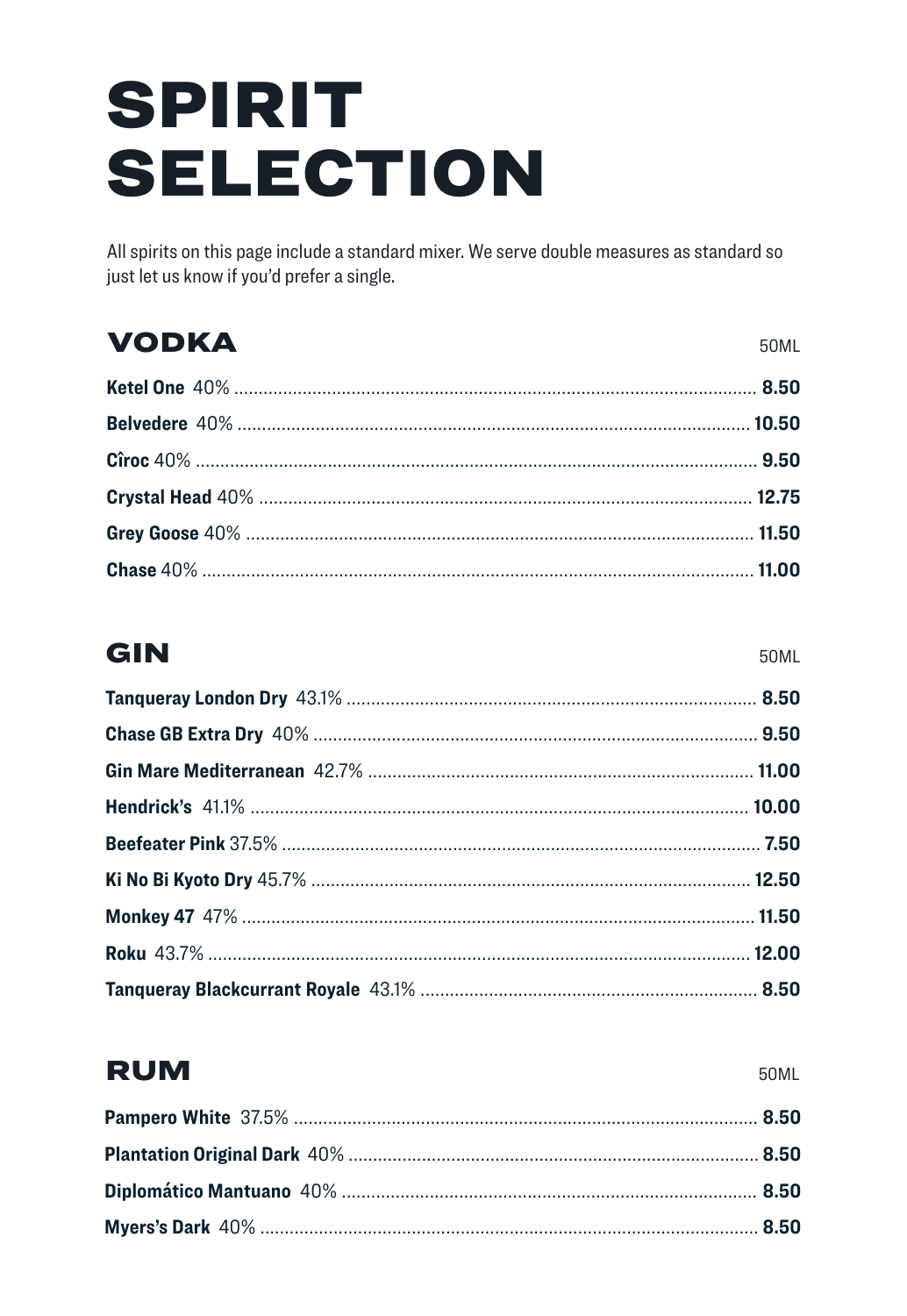## **TEQUILA**

#### **WHISKY**

## **BOURBON**

#### **COGNAC**

50ML

50ML

50ML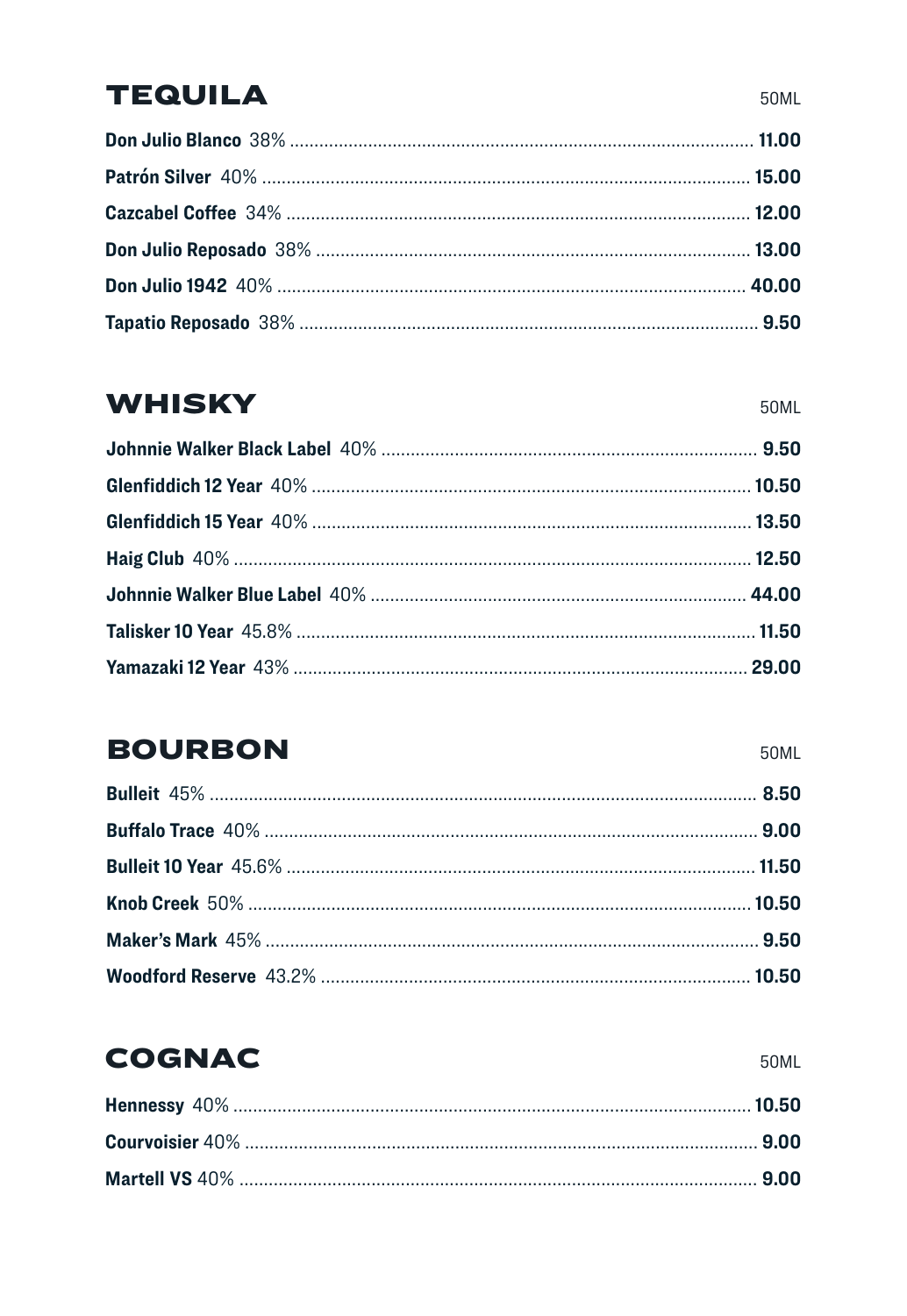Here at Puttshack we specialise in rums, with over 40 to choose from. Ask one of our expert bartenders who will guide you to your perfect rum.

#### **AN INTRODUCTION TO RUM**

New to rum? Try out this selection of **smooth** and **easy-drinking** spirits.

|                 | 50ML |
|-----------------|------|
| Venezuela       |      |
| Venezuela       |      |
| Venezuela       |      |
| Jamaica         |      |
| Jamaica         |      |
| <b>Barbados</b> |      |
| Cuba            |      |
| Cuba            |      |
| Guatemala       |      |

#### **SPICED & FLAVOURED**

Try something different with **spiced** and **pineapple** flavoured rums.

|              | 50ML |
|--------------|------|
| America      |      |
| Jamaica      |      |
| Multi Island |      |
| St Lucia     |      |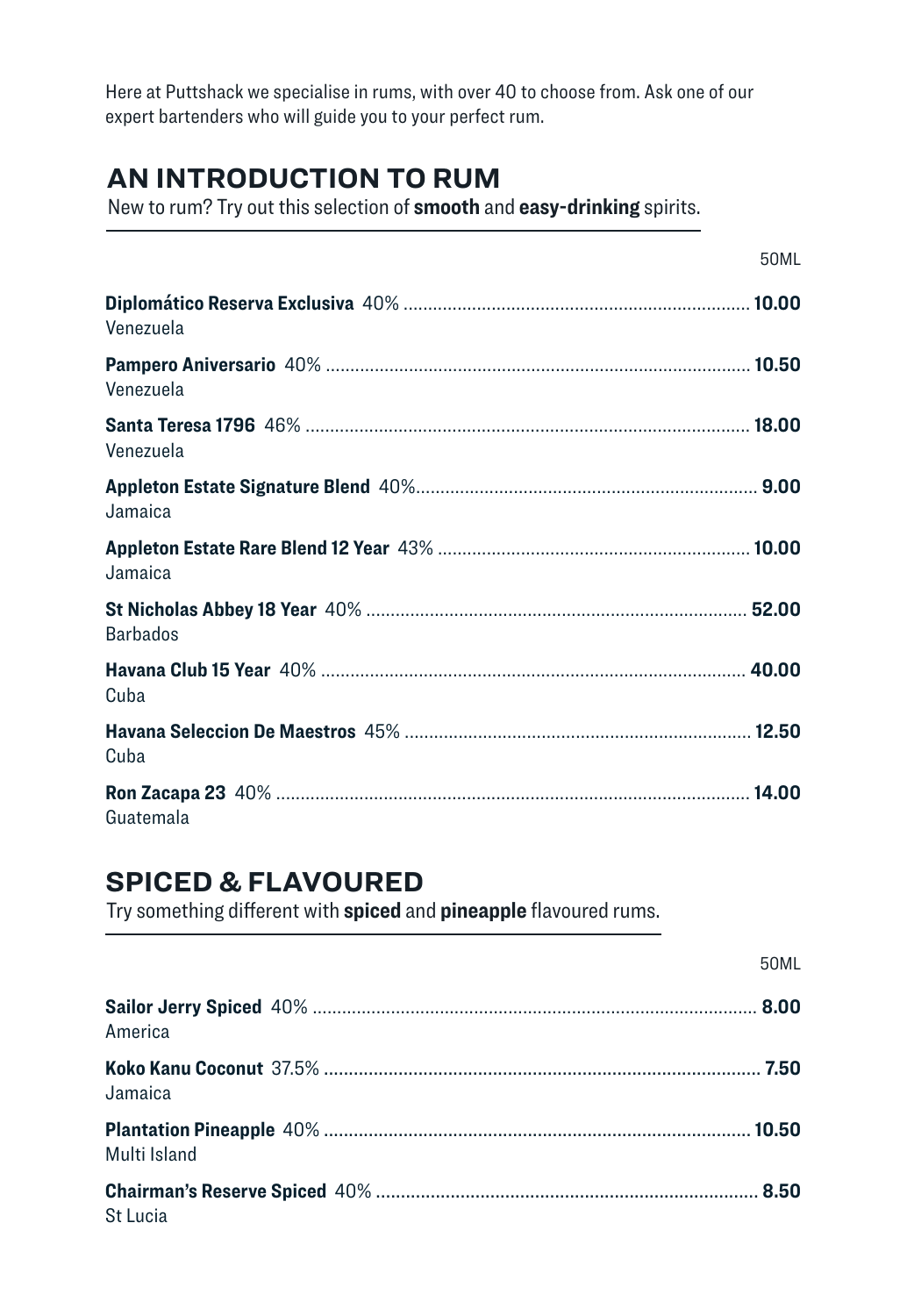#### **NOW TRY THIS**

So you've tried the basics, now see what else the world of rum has to offer...

| 50ML                                                                                              |  |
|---------------------------------------------------------------------------------------------------|--|
| <b>Barbados</b>                                                                                   |  |
| Cuba                                                                                              |  |
| Brugal Ron Añejo Gran Reserva Centennial Limited Edition (1980s) 40%  63.00<br>Dominican Republic |  |
| Jamaica                                                                                           |  |
| Jamaica                                                                                           |  |
| Panama                                                                                            |  |
| Venezuela                                                                                         |  |
| Guadeloupe                                                                                        |  |
| Haiti                                                                                             |  |
| Venezuela                                                                                         |  |

#### **A STRONG CHOICE**

Feeling daring? Try one of our overproof and high ABV rums.

|              | 50ML |
|--------------|------|
| Jamaica      |      |
| Bermuda      |      |
| Multi Island |      |
| Trinidad     |      |
| Guadeloupe   |      |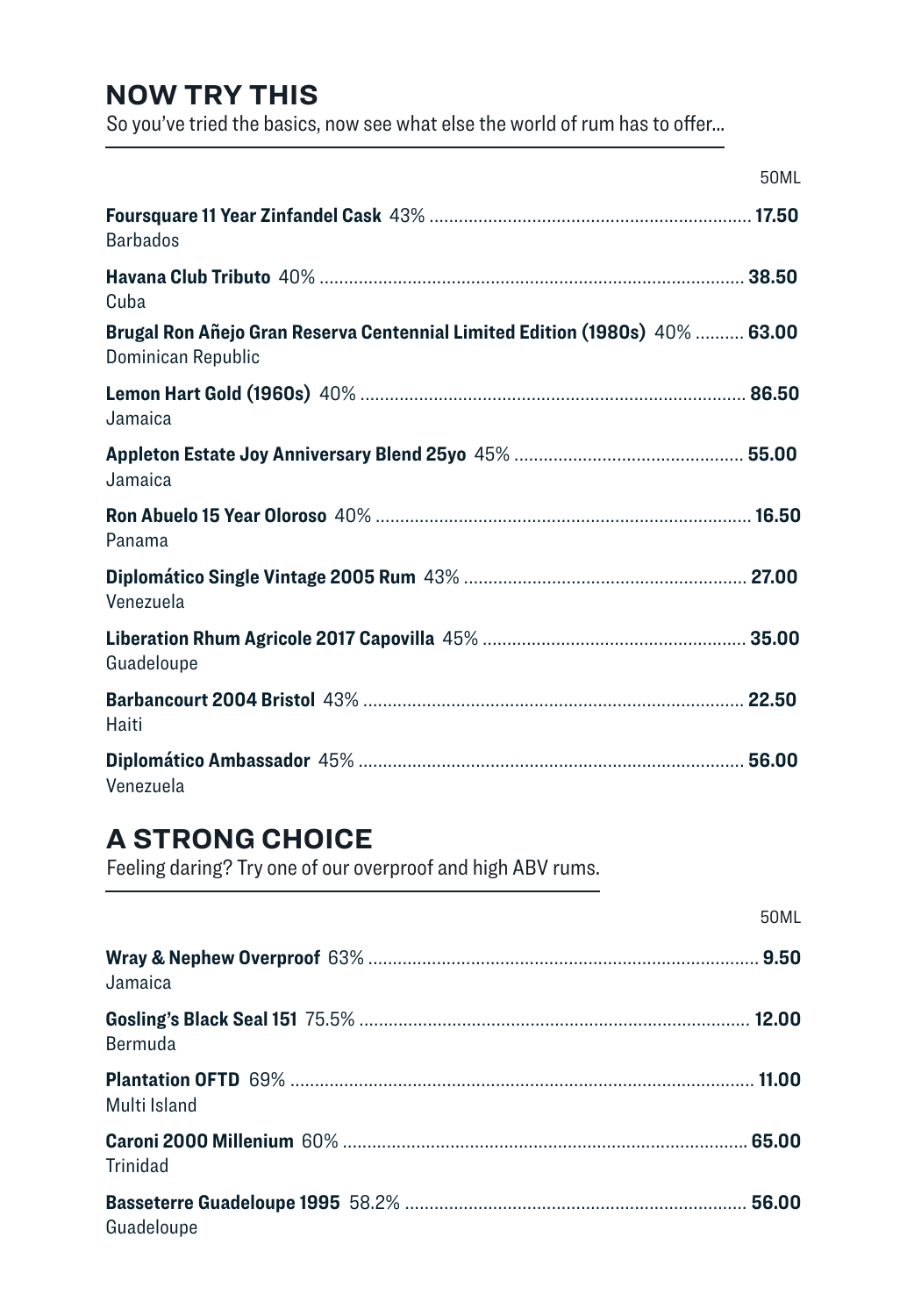| Haiti |  |
|-------|--|
|       |  |

Barbados

#### **FULL & RICH FLAVOUR**

These full bodied rums pack a real punch.

|                    | 50ML |
|--------------------|------|
| <b>Barbados</b>    |      |
| <b>Barbados</b>    |      |
| Dominican Republic |      |
| Guatemala          |      |
| Guyana             |      |
| Martinique         |      |
| Martinique         |      |

#### **ONCE IN A LIFETIME**

These are the rarest of rums, that you won't forget in a hurry...

| Saint-James Martinique Rhum des Plantations (1930s) 45%  275.00<br>Martinique | JUNIL |
|-------------------------------------------------------------------------------|-------|
| Multi Island                                                                  |       |
| Trinidad                                                                      |       |
| Trinidad                                                                      |       |
| Bermuda                                                                       |       |

50ML